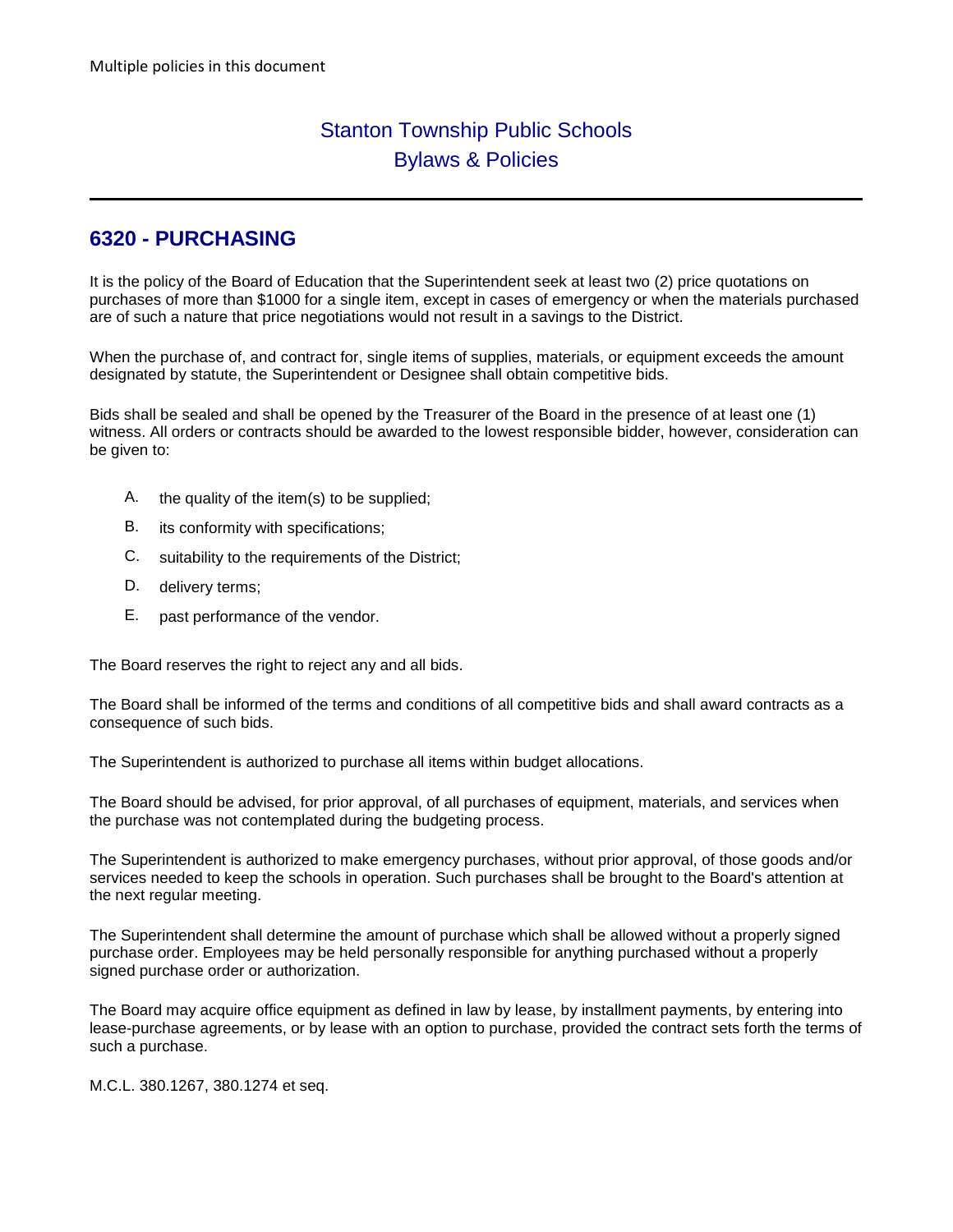# **6325 - PROCUREMENT – FEDERAL GRANTS/FUNDS**

Procurement of all supplies, materials, equipment, and services paid for from Federal funds or District matching funds shall be made in accordance with all applicable Federal, State, and local statutes and/or regulations, the terms and conditions of the Federal grant, Board of Education policies, and administrative procedures.

The Superintendent shall maintain a procurement and contract administration system in accordance with the USDOE requirements (2 CFR 200.317-.326) for the administration and management of Federal grants and Federally-funded programs. The District shall maintain a contract administration system that requires contractors to perform in accordance with the terms, conditions, and specifications of their contracts or purchase orders. Except as otherwise noted, procurement transactions shall conform to the provisions of the District's documented general purchasing Policy **[6320](http://www.neola.com/stanton-mi/search/policies/po6320.htm)** and AG 6320A.

All District employees, officers, and agents who have purchasing authority shall abide by the standards of conduct covering conflicts of interest and governing the actions of its employees, officers, and agents engaged in the selection, award, and administration of contracts as established in Policy **[1130](http://www.neola.com/stanton-mi/search/policies/po1130.htm)**, Policy 3110 and Policy **[4110](http://www.neola.com/stanton-mi/search/policies/po4110.htm)** – Conflict of Interest.

The District will avoid acquisition of unnecessary or duplicative items. Additionally, consideration shall be given to consolidating or breaking out procurements to obtain a more economical purchase. And, where appropriate, an analysis shall be made of lease versus purchase alternatives, and any other appropriate analysis to determine the most economical approach. These considerations are given as part of the process to determine the allowability of each purchase made with Federal funds.

To foster greater economy and efficiency, the District may enter into State and local intergovernmental agreements where appropriate for procurement or use of common or shared goods and services.

## **Competition**

All procurement transactions shall be conducted in a manner that encourages full and open competition and that is in accordance with good administrative practice and sound business judgement. In order to promote objective contractor performance and eliminate unfair competitive advantage, the District shall exclude any contractor that has developed or drafted specifications, requirements, statements of work, or invitations for bids or requests for proposals from competition for such procurements.

Some of the situations considered to be restrictive of competition include, but are not limited to, the following:

- A. unreasonable requirements on firms in order for them to qualify to do business;
- B. unnecessary experience and excessive bonding requirements;
- C. noncompetitive contracts to consultants that are on retainer contracts;
- D. organizational conflicts of interest;
- E. specification of only a "brand name" product instead of allowing for an "*or equal*" product to be offered and describing the performance or other relevant requirements of the procurement; and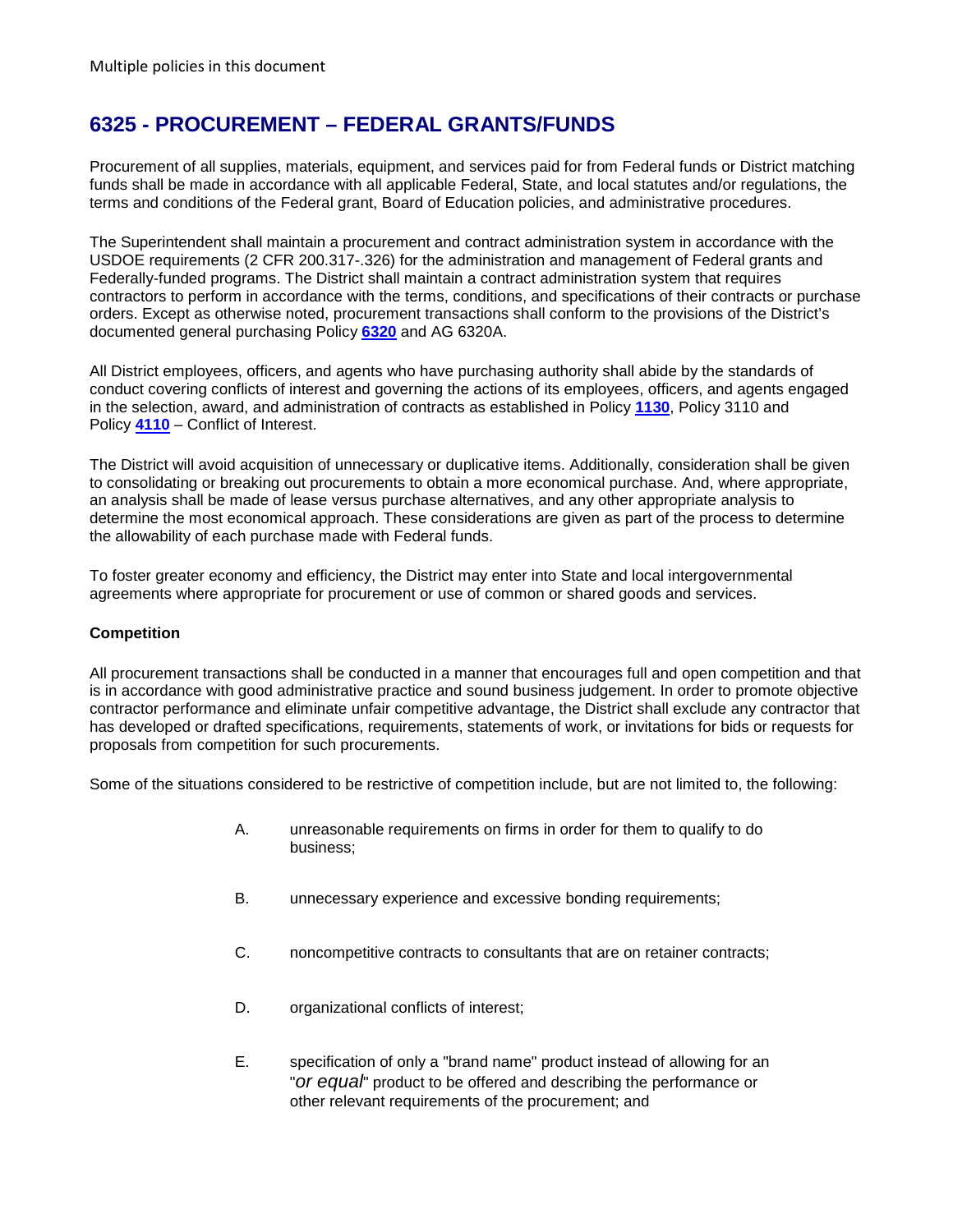F. any arbitrary action in the procurement process.

Further, the District does not use statutorily or administratively imposed State, local, or tribal geographical preferences in the evaluation of bids or proposals, unless (1) an applicable Federal statute expressly mandates or encourages a geographic preference; or (2) the District is contracting for architectural and engineering services, in which case geographic location may be a selection criterion provided its application leaves an appropriate number of qualified firms, given the nature and size of the project, to compete for the contract.

### **Solicitation Language**

The District shall require that all solicitations incorporate a clear and accurate description of the technical requirements for the material, product, or service to be procured. Such description shall not, in competitive procurements, contain features which unduly restrict competition. The description may include a statement of the qualitative nature of the material, product or service to be procured and, when necessary, shall set forth those minimum essential characteristics and standards to which it shall conform if it is to satisfy its intended use. Detailed product specifications should be avoided if at all possible.

When it is impractical or uneconomical to make a clear and accurate description of the technical requirements, a "brand name or equivalent" description may be used as a means to define the performance or other salient requirements of procurement. The specific features of the named brand which shall be met by offers shall be clearly stated; and identify all requirements which the offerors shall fulfill and all other factors to be used in evaluating bids or proposals.

The Board will not approve any expenditure for an unauthorized purchase or contract.

### **Procurement Methods**

The District shall utilize the following methods of procurement:

A. Micro-purchases

Procurement by micropurchase is the acquisition of supplies or services, the aggregate dollar amount of which does not exceed \$3,500. To the extent practicable, the District shall distribute micro-purchases equitably among qualified suppliers. Micro-purchases may be made without soliciting competitive quotations if Superintendent considers the price to be reasonable. The District maintains evidence of this reasonableness in the records of all purchases made by this method.

B. Small Purchases

Small purchase procedures provide for relatively simple and informal procurement methods for securing services, supplies, and other property that does not exceed the competitive bid threshold of \$3,000. Small purchase procedures require that price or rate quotations shall be obtained from an adequate number of qualified sources.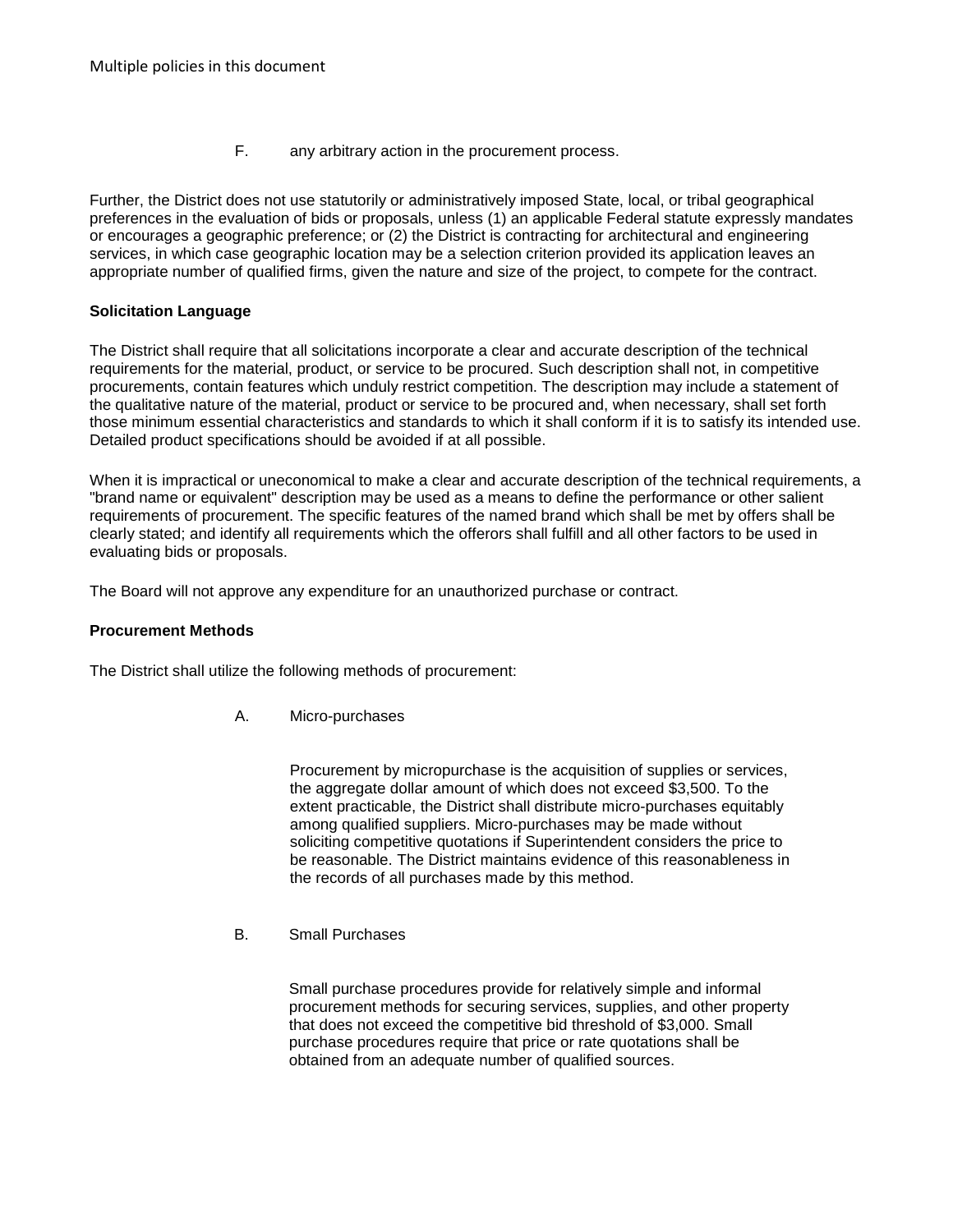# C. Sealed Bids

Sealed, competitive bids shall be obtained when the purchase of, and contract for, single items of supplies, materials, or equipment which amounts to the amount allowed by Michigan statute and when the Board determines to build, repair, enlarge, improve, or demolish a school building/facility the cost of which will exceed the amount allowed by Michigan statute.

In order for sealed bidding to be feasible, the following conditions shall be present:

- 1. a complete, adequate, and realistic specification or purchase description is available;
- 2. two (2) or more responsible bidders are willing and able to compete effectively for the business; and
- 3. the procurement lends itself to a firm fixed price contract and the selection of the successful bidder can be made principally on the basis of price.

When sealed bids are used, the following requirements apply:

- 1. Bids shall be solicited in accordance with the provisions of State law and Policy **[6320](http://www.neola.com/stanton-mi/search/policies/po6320.htm)**. Bids shall be solicited from an adequate number of qualified suppliers, providing sufficient response time prior to the date set for the opening of bids. The invitation to bid shall be publicly advertised.
- 2. The invitation for bids will include product/contract specifications and pertinent attachments and shall define the items and/or services required in order for the bidder to properly respond.
- 3. All bids will be opened at the time and place prescribed in the invitation for bids; bids will be opened publicly.
- 4. A firm fixed price contract award will be made in writing to the lowest responsive and responsible bidder. Where specified in bidding documents, factors such as discounts, transportation cost, and life cycle costs shall be considered in determining which bid is lowest. Payment discounts may only be used to determine the low bid when prior experience indicates that such discounts are usually taken.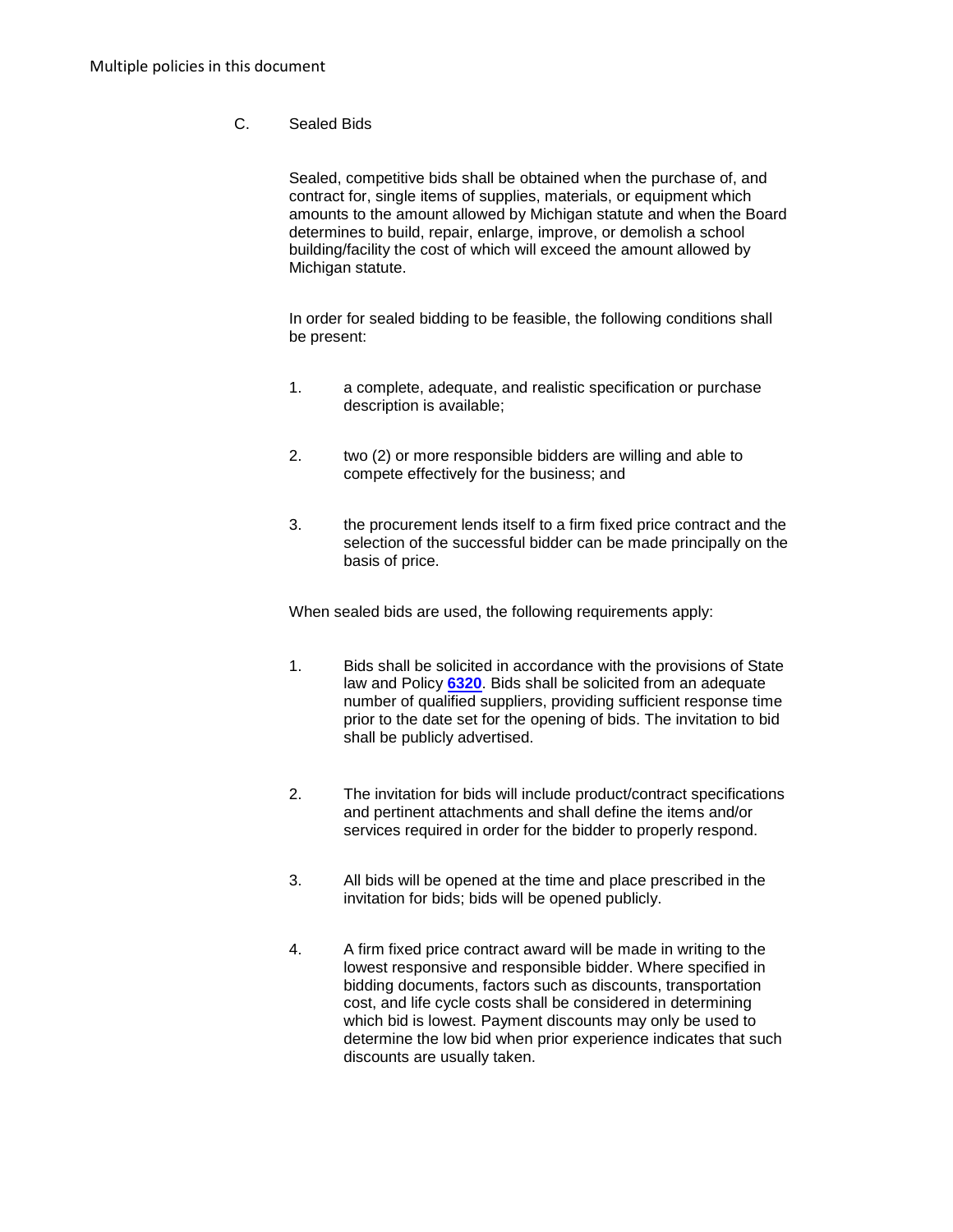- 5. The Board reserves the right to reject any or all bids for sound documented reason.
- D. Competitive Proposals

Procurement by competitive proposal, normally conducted with more than one (1) source submitting an offer, is generally used when conditions are not appropriate for the use of sealed bids or in the case of a recognized exception to the sealed bid method.

If this method is used, the following requirements apply:

- 1. Requests for proposals shall be publicized and identify all evaluation factors and their relative importance. Any response to the publicized requests for proposals shall be considered to the maximum extent practical.
- 2. Proposals shall be solicited from an adequate number of sources.
- 3. The District shall use its written method for conducting technical evaluations of the proposals received and for selecting recipients.
- 4. Contracts shall be awarded to the responsible firm whose proposal is most advantageous to the program, with price and other factors considered.

The District may use competitive proposal procedures for qualificationsbased procurement of architectural/engineering (A/E) professional services whereby competitors' qualifications are evaluated and the most qualified competitor is selected, subject to negotiation of fair and reasonable compensation. The method, where price is not used as a selection factor, can only be used in procurement of A/E professional services. It cannot be used to purchase other types of services though A/E that firms are a potential source to perform the proposed effort.

E. Noncompetitive Proposals

Procurement by noncompetitive proposals allows for solicitation of a proposal from only one (1) source and may be used only when one (1) or more of the following circumstances apply:

1. the item is available only from a single source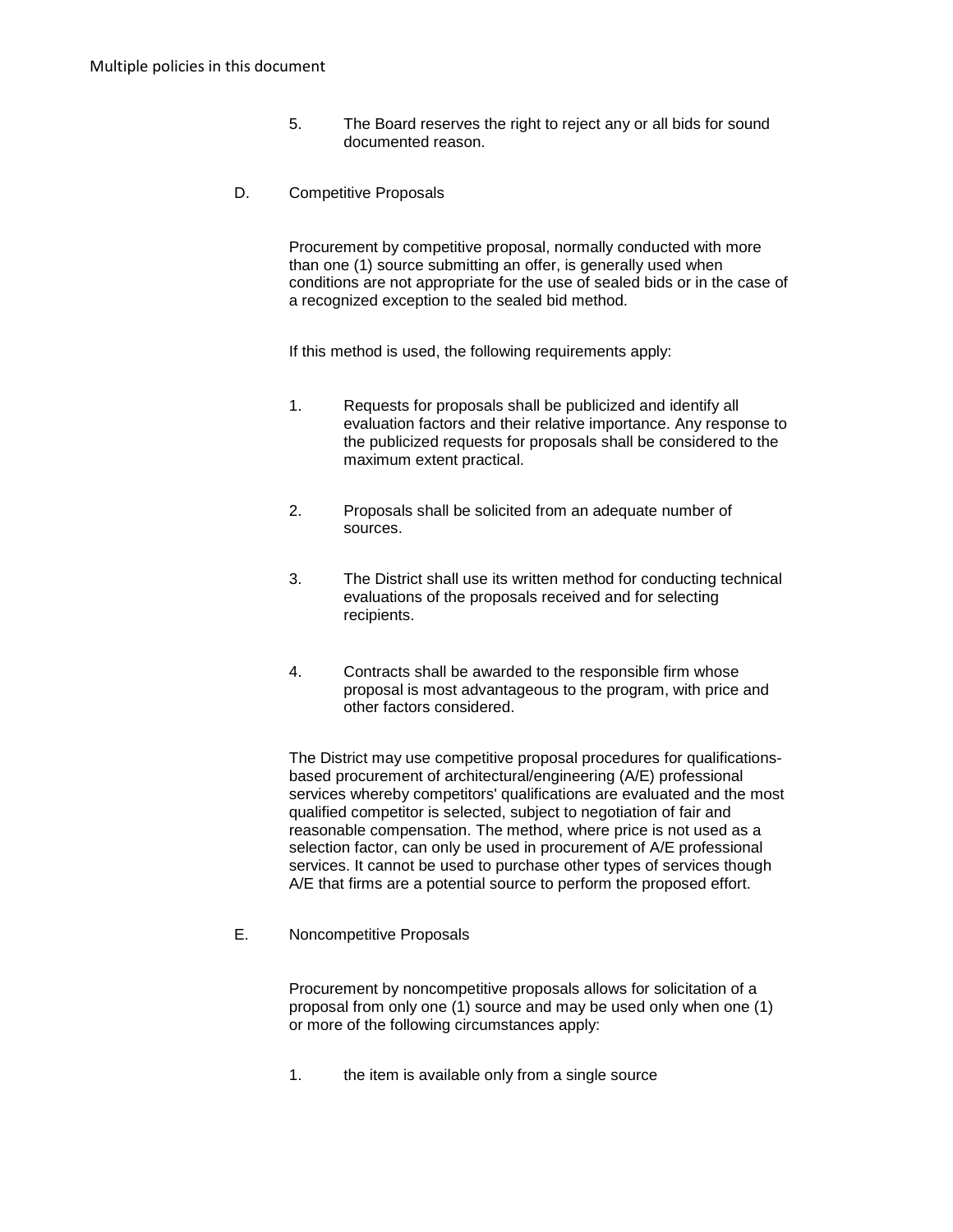- 2. the public exigency or emergency for the requirement will not permit a delay resulting from competitive solicitation
- 3. the Federal awarding agency or pass-through entity expressly authorizes noncompetitive proposals in response to a written request from the District
- 4. after solicitation of a number of sources, competition is determined to be inadequate

### **Contract/Price Analysis**

The District shall perform a cost or price analysis in connection with every procurement action in excess of \$150,000, including contract modifications. A cost analysis generally means evaluating the separate cost elements that make up the total price, while a price analysis means evaluating the total price, without looking at the individual cost elements.

The method and degree of analysis is dependent on the facts surrounding the particular procurement situation; however, the District shall come to an independent estimate prior to receiving bids or proposals.

When performing a cost analysis, the District shall negotiate profit as a separate element of the price. To establish a fair and reasonable profit, consideration is given to the complexity of the work to be performed, the risk borne by the contractor, the contractor's investment, the amount of subcontracting, the quality of its record of past performance, and industry profit rates in the surrounding geographical area for similar work.

### **Time and Materials Contracts**

The District uses a time and materials type contract only (1) after a determination that no other contract is suitable; and (2) if the contract includes a ceiling price that the contractor exceeds at its own risk. Time and materials type contract means a contract whose cost to the District is the sum of the actual costs of materials, and direct labor hours charged at fixed hourly rates that reflect wages, general and administrative expenses, and profit.

Since this formula generates an open-ended contract price, a time-and-materials contract provides no positive profit incentive to the contractor for cost control or labor efficiency. Therefore, the District sets a ceiling price for each contract that the contractor exceeds at its own risk. Further, the District shall assert a high degree of oversight in order to obtain reasonable assurance that the contractor is using efficient methods and effective cost controls.

#### **Suspension and Debarment**

The District will award contracts only to responsible contractors possessing the ability to perform successfully under the terms and conditions of the proposed procurement. All purchasing decisions shall be made in the best interests of the District and shall seek to obtain the maximum value for each dollar expended. When making a purchasing decision, the District shall consider such factors as (1) contractor integrity; (2) compliance with public policy; (3) record of past performance; and (4) financial and technical resources.

The Superintendent shall have the authority to suspend or debar a person/corporation, for cause, from consideration or award of further contracts. The District is subject to and shall abide by the nonprocurement debarment and suspension regulations implementing Executive Orders 12549 and 12689, 2 CFR Part 180.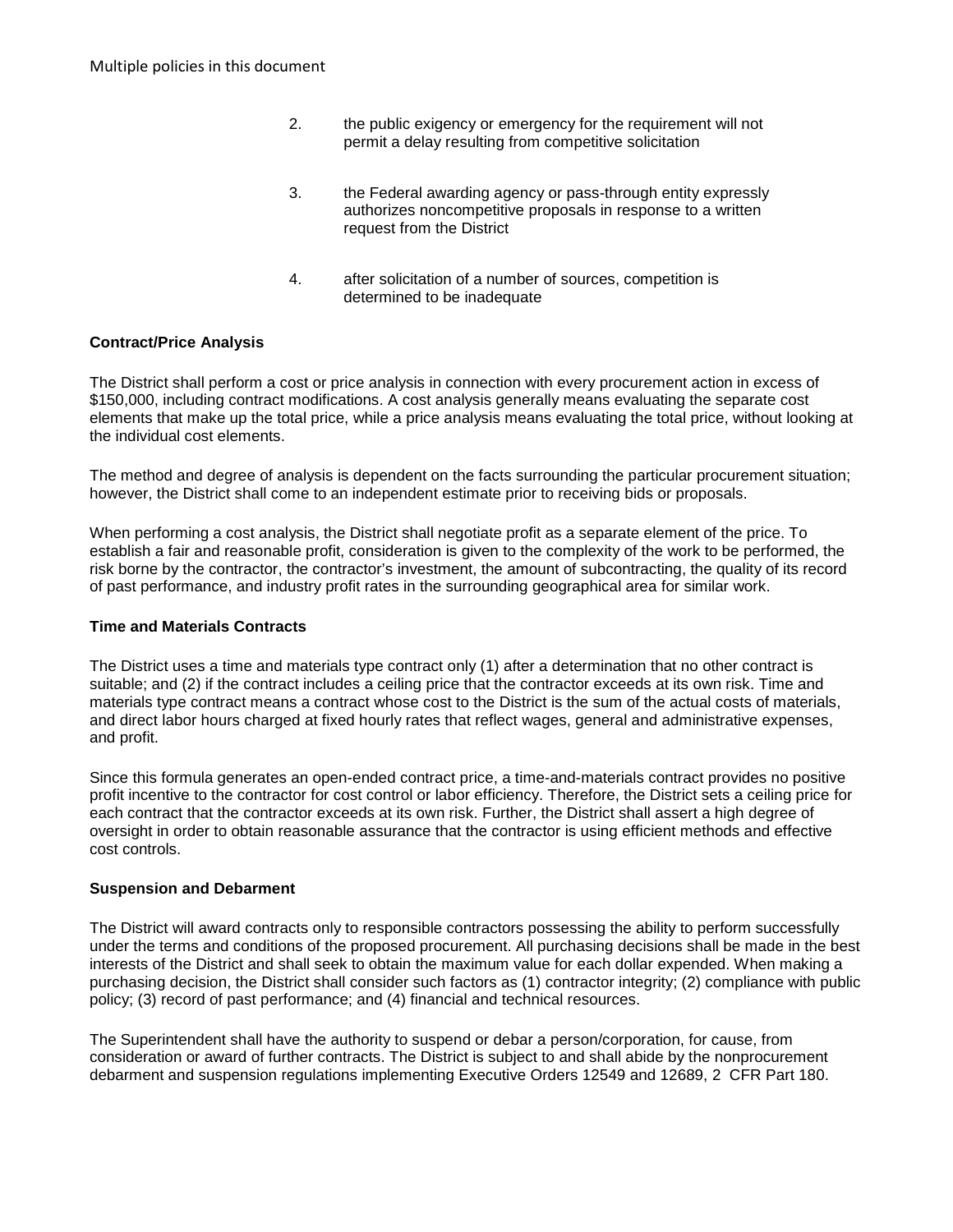Suspension is an action taken by the District that immediately prohibits a person from participating in covered transactions and transactions covered under the Federal Acquisition Regulation (48 CFR chapter 1) for a temporary period, pending completion of an agency investigation and any judicial or administrative proceedings that may ensue. A person so excluded is suspended. (2 CFR Part 180 Subpart G)

Debarment is an action taken by the Superintendent to exclude a person from participating in covered transactions and transactions covered under the Federal Acquisition Regulation (48 CFR chapter 1). A person so excluded is debarred. (2 CFR Part 180 Subpart H)

The District shall not subcontract with or award subgrants to any person or company who is debarred or suspended. For contracts over \$25,000, the District shall confirm that the vendor is not debarred or suspended by either checking the Federal government's System for Award Management, which maintains a list of such debarred or suspended vendors at www.sam.gov; collecting a certification from the vendor; or adding a clause or condition to the covered transaction with that vendor. (2 CFR Part 180 Subpart C)

### **Bid Protest**

The District maintains the following protest procedures to handle and resolve disputes relating to procurements and, in all instances, discloses information regarding the protest to the awarding agency.

A bidder who wishes to file a bid protest shall file such notice and follow procedures prescribed by the Request For Proposals (RFPs) or the individual bid specifications package, for resolution. Bid protests shall be filed in writing with the Superintendent within seventy-two (72) hours of the opening of the bids in protest.

Within five (5) days of receipt of a protest, the Superintendent shall review the protest as submitted and render a decision regarding the merits of the protest and any impact on the acceptance and rejection of bids submitted. Notice of the filing of a bid protest shall be communicated to the Board and shall be so noted in any subsequent recommendation for the acceptance of bids and awarding of contracts.

Failure to file a notice of intent to protest, or failure to file a formal written protest within the time prescribed, shall constitute a waiver of proceedings.

### **Maintenance of Procurement Records**

The District maintains records sufficient to detail the history of all procurements. These records will include, but are not necessarily limited to the following: rationale for the method of procurement, selection of contract type, contractor selection or rejection, and the basis for the contract price (including a cost or price analysis).

Applicable laws and regulations: 2 C.F.R. 200.317 - .326

Adopted 7/18/16

**© Neola 2016**